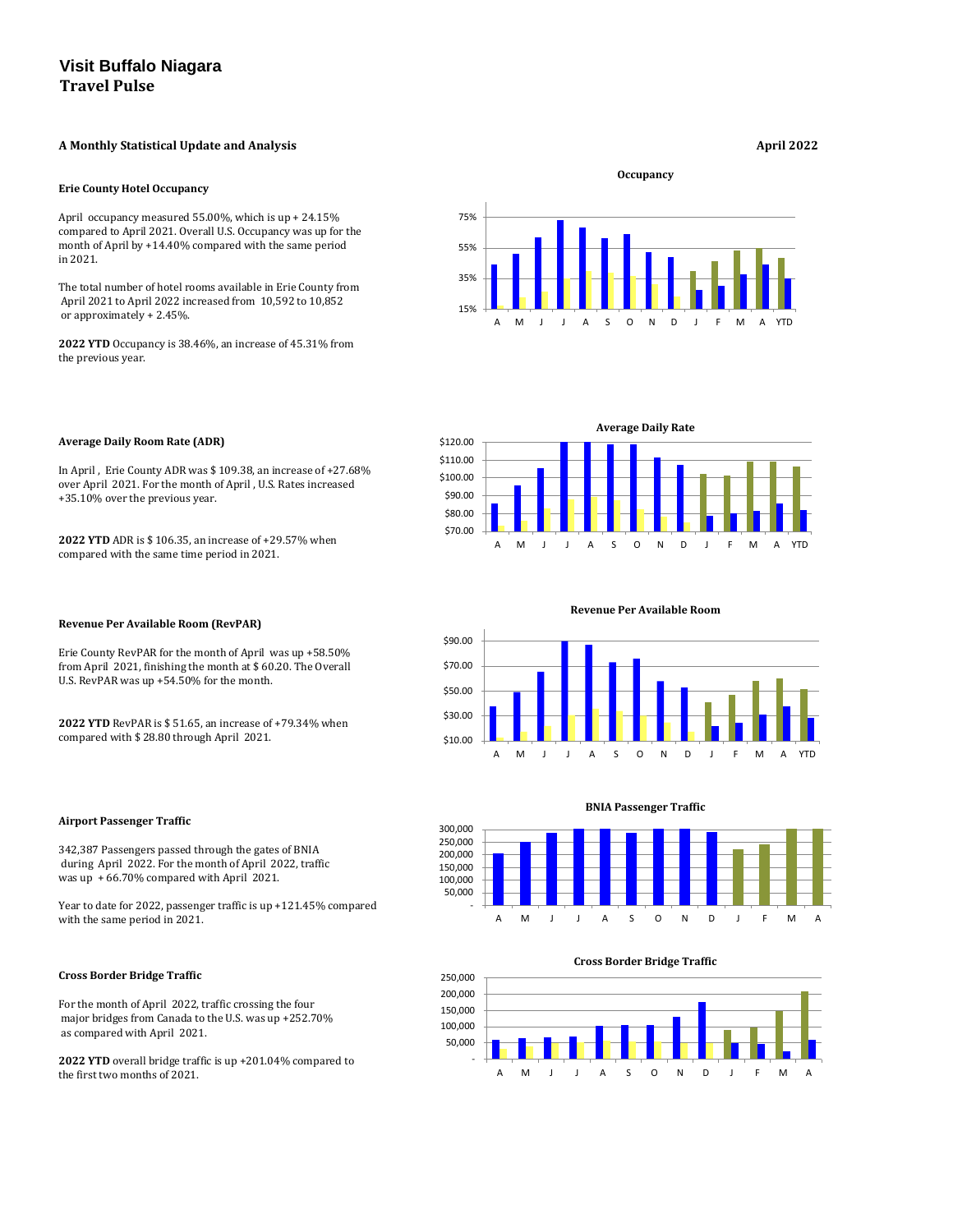## A Monthly Statistical Update and Analysis **April 2022**

#### **U.S. Travel Price Index**

The April 2022 Travel Price Index(TPI) was up 18.13% compared to April 2021. Air Fares, F&B rates, Lodging and Motor Fuel all showed increases in April 2022 of +33.23%, 7.08%, 22.63% and 44.05% respectively.

### **Consumer Confidence**

According to the U.S. Conference Board, the Consumer Confidence Index(CCI) decreased to 107.3% in April 2022 down from the previous month's index of 107.6% reported for April 2021. The current CCI is down -10.20 pts from the previous year's April index of 117.50%

#### **Currency Exchange**

The average daily value of the Canadian dollar as of April 2022 was down - 1.74% from the same period in 2021.

|           |              | 2020         |              | 2021         | 2022         |             |
|-----------|--------------|--------------|--------------|--------------|--------------|-------------|
|           | Low          | <b>High</b>  | Low          | High         | Low          | <b>High</b> |
| January   | 0.7557<br>S  | \$0.7710     | \$0.7806     | \$0.7920     | \$0.7830     | \$0.8017    |
| February  | 0.7447<br>Ś. | \$0.7527     | \$0.7795     | \$0.7981     | \$0.7793     | \$0.7888    |
| March     | 0.6898<br>S. | \$0.7173     | \$0.7894     | \$0.7953     | \$0.7772     | \$0.8019    |
| April     | 0.7034<br>S  | \$0.7192     | \$0.7926     | 0.8140<br>Ś. | 0.7755<br>S. | \$0.8031    |
| May       | \$0.7080     | \$0.7265     | \$0.8120     | \$0.8298     | \$           | \$          |
| June      | 0.7309<br>S. | \$0.7472     | \$0.8052     | 0.8306<br>Ś. | \$           | \$          |
| July      | \$0.7344     | \$0.7485     | \$0.7838     | \$0.8102     | \$           | \$          |
| August    | \$0.7476     | \$0.7668     | \$0.7778     | \$0.8002     | \$           | \$          |
| September | 0.7465<br>S  | \$0.7660     | \$0.7795     | 0.7988<br>Ś. | \$           | \$          |
| October   | \$0.7491     | \$0.7621     | \$0.7093     | \$0.8111     | \$           | \$          |
| November  | 0.7543<br>S  | \$0.7713     | \$0.7817     | 0.8085<br>Ś  | Ś            | \$          |
| January   | 0.7364<br>S  | 0.7529<br>S. | 0.7727<br>Ś. | 0.7910<br>Ś  | \$           | \$          |

| 2022 | 2021<br>$-041$ | 2020 |  |
|------|----------------|------|--|

#### **Legend:**

#### **CANADIAN TO U.S. DOLLAR EQUIVALENTS**



**Consumer Confidence Index: April 2022**

Consumer Confidence index 100=1985

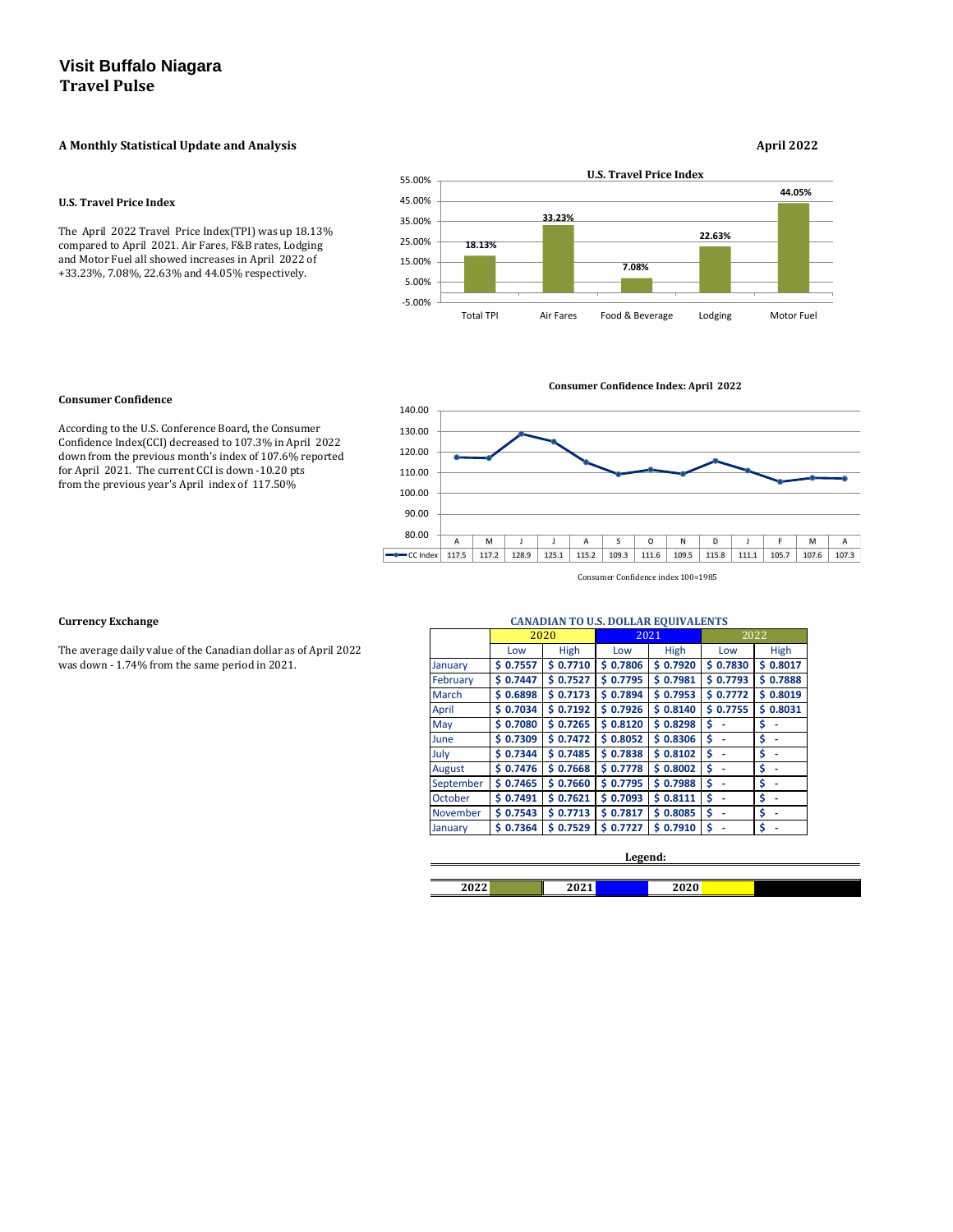# A Monthly Statistical Update and Analysis **April 2022**

#### **Buffalo Niagara Convention Center Events Hosted**

The building re-opened in October 2021, after being closed since March 2020. In April 2022, the building hosted 10 events. Since re-opening in October 2021, the building has hosted a total of 42 events.



The building re-opened in October 2021, after being closed since March 2020. For calendar year 2022, the building hosted 21 events with a total attendance of 100,166 people. Since re-opening in October 2021, the building has hosted nearly 121,802 people.

#### **Buffalo Niagara Convention Center Economic Impact**

The building re-opened in October 2021, after being closed since March 2020. In calendar year 2022, the building hosted 21events with an economic impact of \$ 7,552,000. Since re-opening in October 2021, the building has hosted 42 events with a total economic impact of approximately \$ 8.7 million dollars.